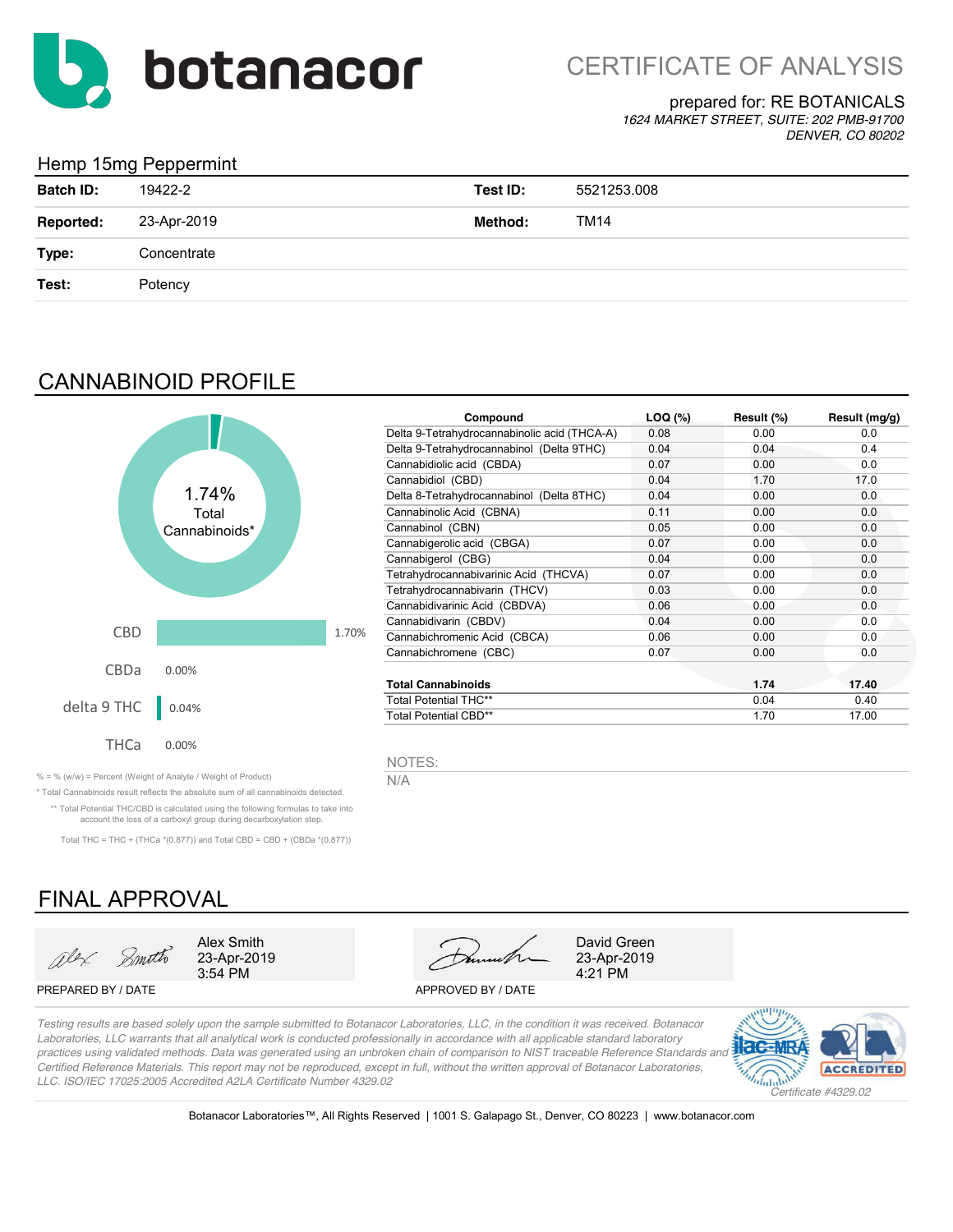

#### prepared for: RE BOTANICALS

*1624 MARKET STREET, SUITE: 202 PMB-91700 DENVER, CO 80202*

## Hemp 15mg Peppermint

|                  | .                        |          |             |
|------------------|--------------------------|----------|-------------|
| <b>Batch ID:</b> | 19422-2                  | Test ID: | 4617353.014 |
| <b>Reported:</b> | 26-Apr-2019              | Method:  | <b>TM04</b> |
| Type:            | Concentrate              |          |             |
| Test:            | <b>Residual Solvents</b> |          |             |
|                  |                          |          |             |

# RESIDUAL SOLVENTS

| Solvent                                 | <b>Reportable Range (ppm)</b> | Result (ppm) |
|-----------------------------------------|-------------------------------|--------------|
| Propane                                 | $100 - 2000$                  | 0            |
| <b>Butanes</b><br>(Isobutane, n-Butane) | $100 - 2000$                  | $\mathbf 0$  |
| Pentane                                 | $100 - 2000$                  | 0            |
| Ethanol                                 | $100 - 2000$                  | 0            |
| Acetone                                 | $100 - 2000$                  | 0            |
| <b>Isopropyl Alcohol</b>                | $100 - 2000$                  | 0            |
| Hexane                                  | $6 - 120$                     | $\mathbf 0$  |
| <b>Benzene</b>                          | $0.2 - 4$                     | 0.0          |
| <b>Heptanes</b>                         | $100 - 2000$                  | $\mathbf 0$  |
| <b>Toluene</b>                          | 18 - 360                      | $\mathbf 0$  |
| <b>Xylenes</b><br>(m,p,o-Xylenes)       | 43 - 860                      | $\pmb{0}$    |

#### NOTES:

Free from visual mold, mildew, and foreign matter.

FINAL APPROVAL

Olex Smith

Alex Smith 26-Apr-2019 1:57 PM

David Green 26-Apr-2019 2:14 PM

#### PREPARED BY / DATE APPROVED BY / DATE

*Testing results are based solely upon the sample submitted to Botanacor Laboratories, LLC, in the condition it was received. Botanacor Laboratories, LLC warrants that all analytical work is conducted professionally in accordance with all applicable standard laboratory practices using validated methods. Data was generated using an unbroken chain of comparison to NIST traceable Reference Standards and Certified Reference Materials. This report may not be reproduced, except in full, without the written approval of Botanacor Laboratories, LLC. ISO/IEC 17025:2005 Accredited A2LA Certificate Number 4329.02*



Botanacor Laboratories™, All Rights Reserved | 1001 S. Galapago St., Denver, CO 80223 | www.botanacor.com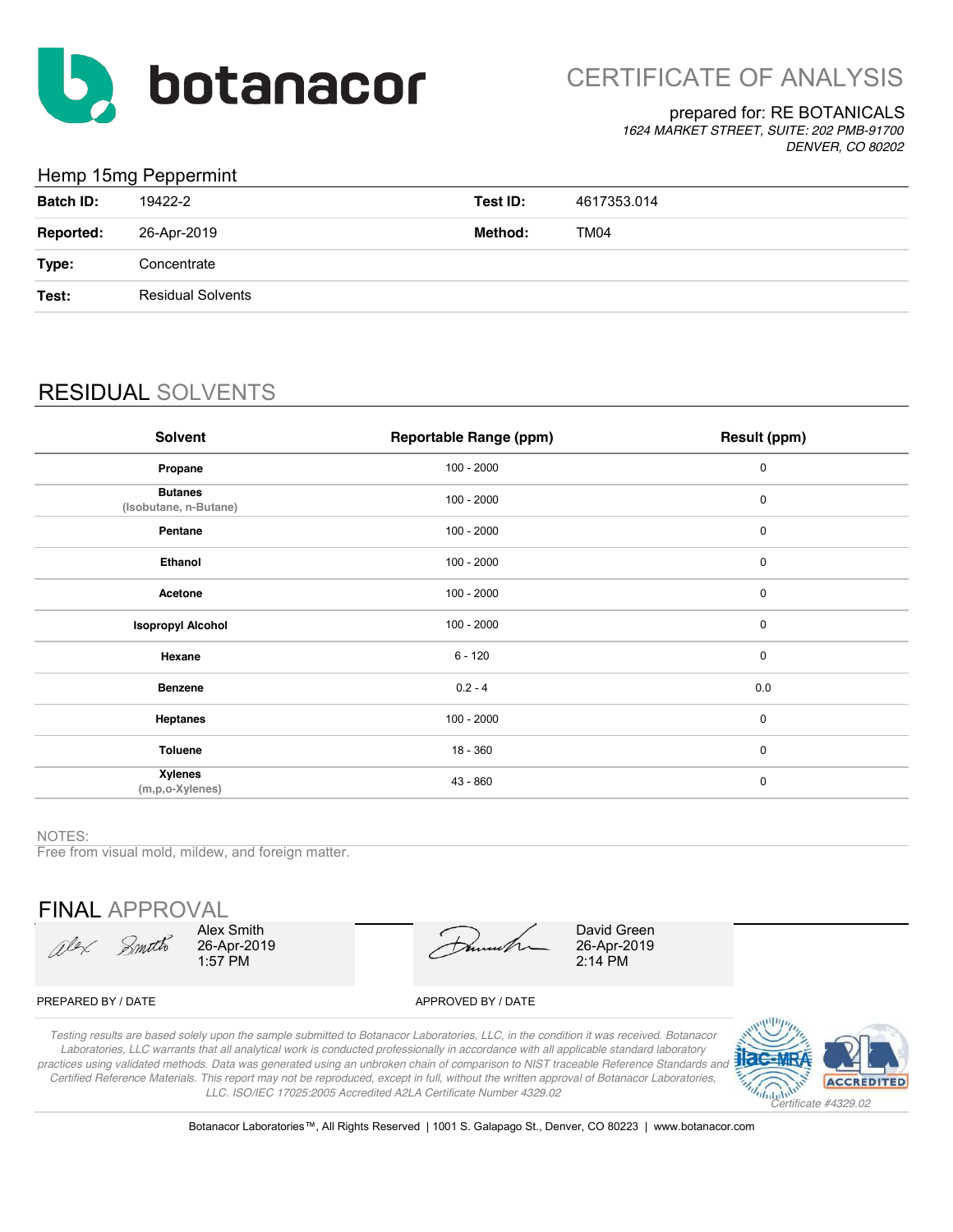

CERTIFICATE OF ANALYSIS

#### prepared for: RE BOTANICALS

*1624 MARKET STREET, SUITE: 202 PMB-91700 DENVER, CO 80202*

#### Hemp 15mg Peppermint

| <b>Batch ID:</b> | 19422-2                       | Test ID: | 9818556.010                     |
|------------------|-------------------------------|----------|---------------------------------|
| <b>Reported:</b> | 27-Apr-2019                   | Method:  | Concentrate - Test Method: TM05 |
| Type:            | Concentrate                   |          |                                 |
| Test:            | <b>Microbial Contaminants</b> |          |                                 |
|                  |                               |          |                                 |

## MICROBIAL CONTAMINANTS

| Contaminant                    | Result (CFU/g)* |
|--------------------------------|-----------------|
| <b>Total Aerobic Count**</b>   | None Detected   |
| <b>Total Coliforms**</b>       | None Detected   |
| <b>Total Yeast and Molds**</b> | None Detected   |
| E. coli                        | None Detected   |
| <b>Salmonella</b>              | None Detected   |

*\* CFU/g = Colony Forming Unit per Gram*

*\*\* Values recorded in scientific notation, a common microbial practice of expressing numbers that are too large to be conveniently written in decimal form.*

*Examples: 10^2 = 100 CFU 10^3 = 1,000 CFU 10^4 = 10,000 CFU 10^5 = 100,000 CFU*

NOTES:

Free from visual mold, mildew, and foreign matter TYM: None Detected Total Aerobic: None Detected Coliforms: None Detected

## FINAL APPROVAL

11:26 AM 27-Apr-2019

Robert Belfon  $\frac{1}{2}$  Mike Branvold

27-Apr-2019<br>7:40 PM

PREPARED BY / DATE APPROVED BY / DATE

*Testing results are based solely upon the sample submitted to Botanacor Services, LLC, in the condition it was received. Botanacor Services, LLC warrants that all analytical work is conducted professionally in accordance with all applicable standard laboratory practices using validated methods. Data was generated using an unbroken chain of comparison to NIST traceable Reference Standards and Certified Reference Materials. This report may not be reproduced, except in full, without the written approval of Botanacor Services, LLC.*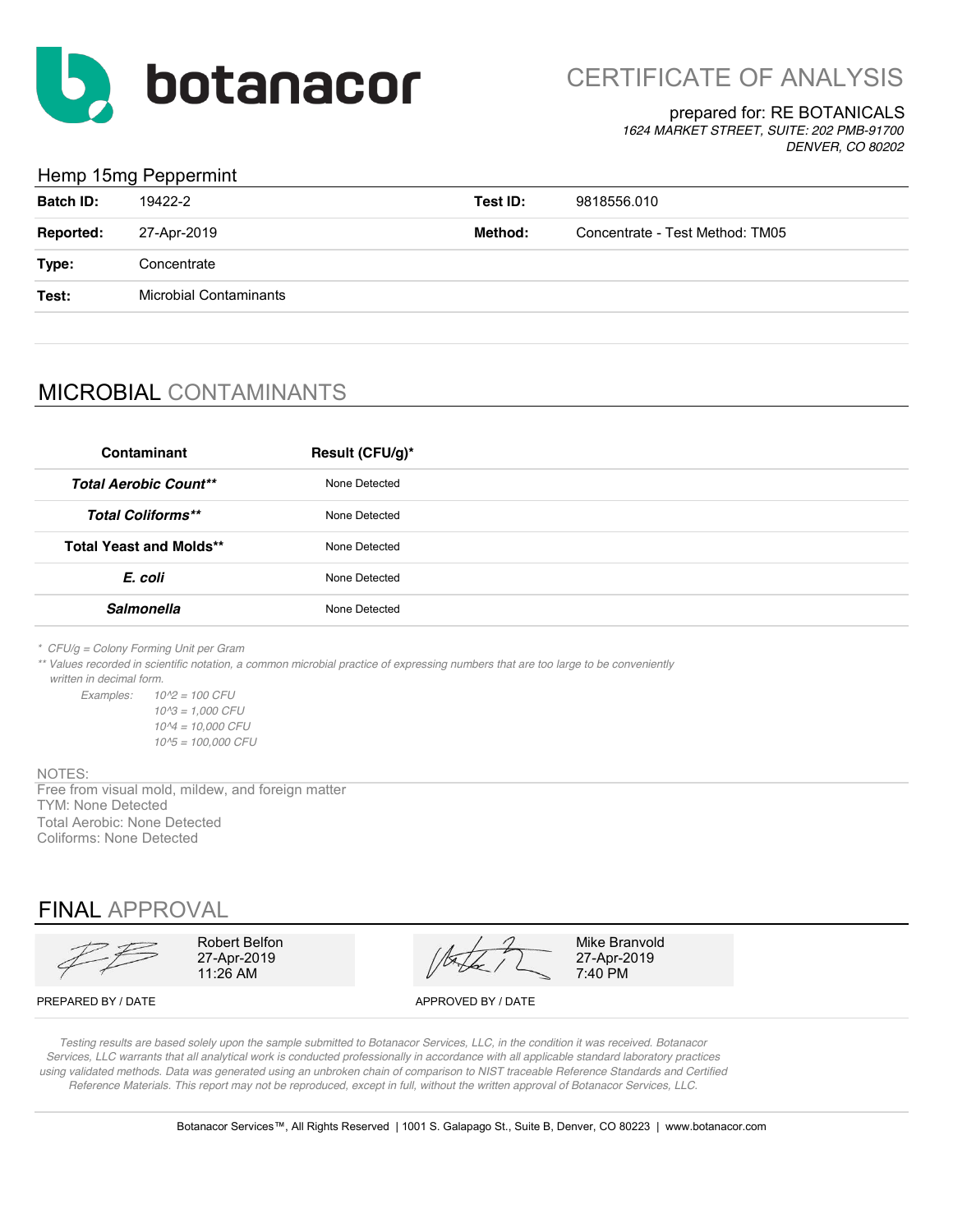

# RE BOTANICALS, INC.

| <b>Sample Name:</b>                | <b>HEMP 15 PEPPERMINT TINCTURE</b>                       | <b>Eurofins Sample:</b>  | 8440039                                 |
|------------------------------------|----------------------------------------------------------|--------------------------|-----------------------------------------|
| <b>Project ID</b>                  | RE_BOTANIC-20190510-0005                                 | <b>Receipt Date</b>      | 10-May-2019                             |
| <b>PO Number</b>                   | <b>CVD</b>                                               | <b>Receipt Condition</b> | Ambient temperature                     |
| <b>Lot Number</b>                  | 19422-2                                                  | <b>Login Date</b>        | 10-May-2019                             |
| <b>Sample Serving Size</b>         |                                                          | <b>Date Started</b>      | 10-May-2019                             |
| <b>Analysis</b>                    |                                                          |                          | <b>Result</b>                           |
| <b>Metals Analysis by ICP-MS</b>   |                                                          |                          |                                         |
| Arsenic                            |                                                          |                          | $< 0.192$ ppm                           |
| Cadmium                            |                                                          |                          | <0.0480 ppm                             |
| Lead                               |                                                          |                          | <0.0480 ppm                             |
| Mercury                            |                                                          |                          | <0.0240 ppm                             |
|                                    | Multi-Residue Analysis for hemp products - 60+ compounds |                          |                                         |
|                                    | Matrix Type - To Determine Limit of Quantification (LOQ) |                          | Spices - Botanicals - and other         |
| Abamectin                          |                                                          |                          | <b>Specialty Samples</b><br><0.05 mg/kg |
| Aldicarb                           |                                                          |                          | <0.05 mg/kg                             |
| Aldicarb sulfone (Aldoxycarb)      |                                                          |                          | <0.05 mg/kg                             |
| Aldicarb sulfoxide                 |                                                          |                          | <0.05 mg/kg                             |
| Azoxystrobin                       |                                                          |                          | <0.05 mg/kg                             |
| Bifenazate                         |                                                          |                          | <0.05 mg/kg                             |
| <b>Bifenthrin</b>                  |                                                          |                          | <0.05 mg/kg                             |
| Carbaryl                           |                                                          |                          | <0.05 mg/kg                             |
| Carbofuran                         |                                                          |                          | <0.05 mg/kg                             |
| Carbofuran-3-hydroxy-              |                                                          |                          | <0.05 mg/kg                             |
| Chlorantraniliprole                |                                                          |                          | <0.05 mg/kg                             |
| Chlordane, cis-                    |                                                          |                          | <0.05 mg/kg                             |
| Chlordane, trans-                  |                                                          |                          | <0.05 mg/kg                             |
| Chlorfenapyr                       |                                                          |                          | <0.05 mg/kg                             |
| Chlorpyrifos                       |                                                          |                          | <0.05 mg/kg                             |
| Coumaphos                          |                                                          |                          | <0.05 mg/kg                             |
| Cyfluthrin                         |                                                          |                          | <0.05 mg/kg                             |
| Cypermethrin                       |                                                          |                          | <0.05 mg/kg                             |
| Cyproconazole (2 diastereoisomers) |                                                          |                          | <0.05 mg/kg                             |
| Cyprodinil                         |                                                          |                          | <0.05 mg/kg                             |
| Dichlorvos                         |                                                          |                          | <0.05 mg/kg                             |
| Diclobutrazol                      |                                                          |                          | <0.05 mg/kg                             |
| Dipropetryn                        |                                                          |                          | <0.05 mg/kg                             |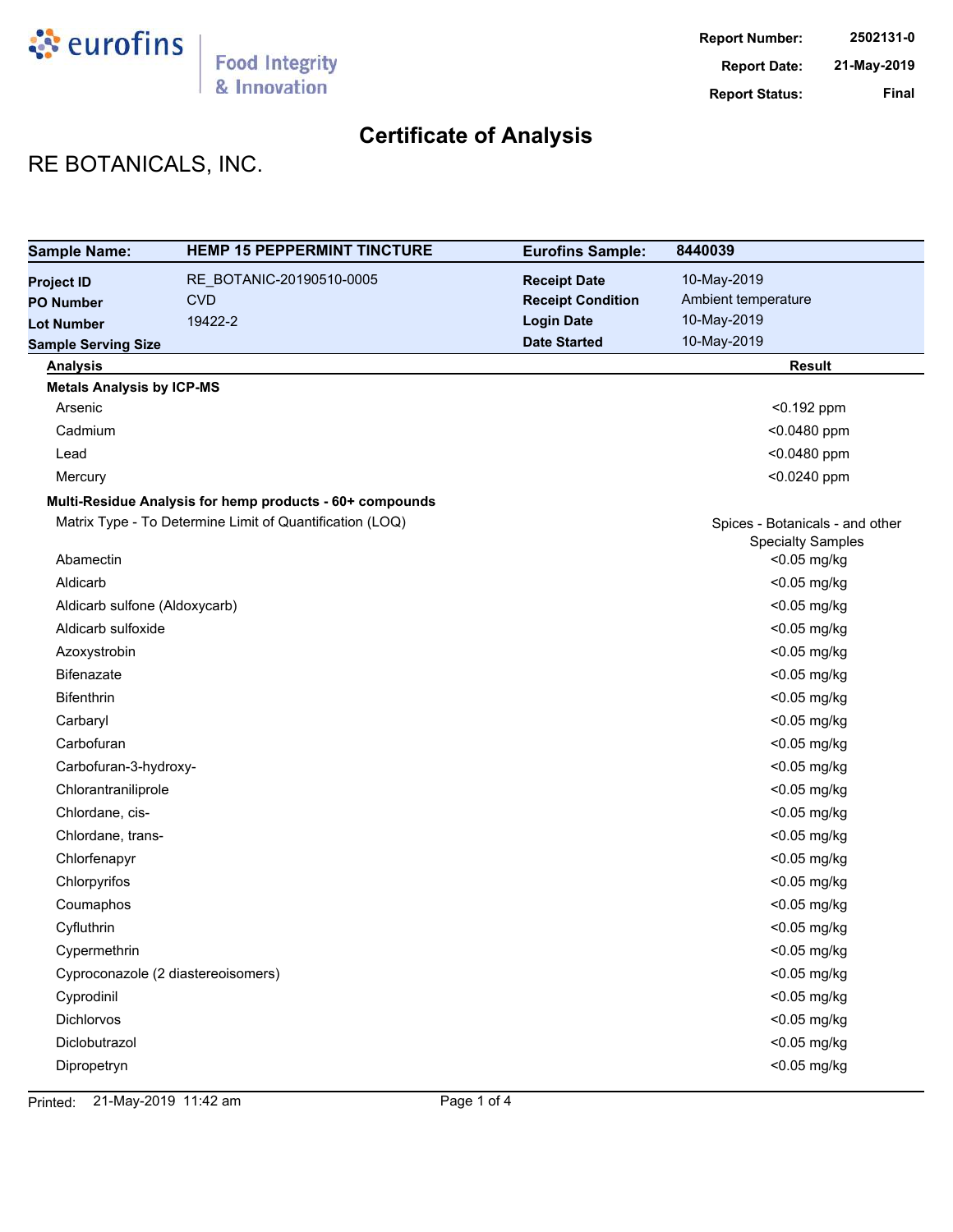

# RE BOTANICALS, INC.

| <b>Sample Name:</b>            | <b>HEMP 15 PEPPERMINT TINCTURE</b>                       | <b>Eurofins Sample:</b>  | 8440039             |
|--------------------------------|----------------------------------------------------------|--------------------------|---------------------|
| <b>Project ID</b>              | RE_BOTANIC-20190510-0005                                 | <b>Receipt Date</b>      | 10-May-2019         |
| <b>PO Number</b>               | <b>CVD</b>                                               | <b>Receipt Condition</b> | Ambient temperature |
| <b>Lot Number</b>              | 19422-2                                                  | <b>Login Date</b>        | 10-May-2019         |
| <b>Sample Serving Size</b>     |                                                          | <b>Date Started</b>      | 10-May-2019         |
| <b>Analysis</b>                |                                                          |                          | <b>Result</b>       |
|                                | Multi-Residue Analysis for hemp products - 60+ compounds |                          |                     |
| <b>Disulfoton</b>              |                                                          |                          | <0.05 mg/kg         |
| Endosulfan I (alpha-isomer)    |                                                          |                          | <0.05 mg/kg         |
| Endosulfan II (beta-isomer)    |                                                          |                          | <0.05 mg/kg         |
| Endosulfan sulfate             |                                                          |                          | <0.05 mg/kg         |
| Epoxiconazole                  |                                                          |                          | <0.05 mg/kg         |
| Ethiofencarb                   |                                                          |                          | <0.05 mg/kg         |
| Etofenprox                     |                                                          |                          | <0.05 mg/kg         |
| Etoxazole                      |                                                          |                          | <0.05 mg/kg         |
| Fenoxycarb                     |                                                          |                          | <0.05 mg/kg         |
| Fenpropathrin                  |                                                          |                          | <0.05 mg/kg         |
|                                | Fenvalerate/Esfenvalerate (sum of isomers)               |                          | <0.05 mg/kg         |
| Fipronil                       |                                                          |                          | <0.05 mg/kg         |
| Fipronil desulfinyl            |                                                          |                          | <0.05 mg/kg         |
| Fipronil sulfone               |                                                          |                          | <0.05 mg/kg         |
| Imazalil                       |                                                          |                          | <0.05 mg/kg         |
| Imidacloprid                   |                                                          |                          | <0.05 mg/kg         |
| Malathion                      |                                                          |                          | <0.05 mg/kg         |
| Methiocarb                     |                                                          |                          | <0.05 mg/kg         |
| Methiocarb sulfone             |                                                          |                          | <0.05 mg/kg         |
| Methiocarb sulfoxide           |                                                          |                          | <0.05 mg/kg         |
| Methomyl                       |                                                          |                          | <0.05 mg/kg         |
| Metolachlor                    |                                                          |                          | <0.05 mg/kg         |
| Mevinphos (E- and Z-isomers)   |                                                          |                          | <0.05 mg/kg         |
| Myclobutanil                   |                                                          |                          | <0.05 mg/kg         |
| Naled (Dibrom)                 |                                                          |                          | <0.05 mg/kg         |
| Paclobutrazol                  |                                                          |                          | <0.05 mg/kg         |
| Permethrin (sum of isomers)    |                                                          |                          | <0.05 mg/kg         |
| Propoxur                       |                                                          |                          | <0.05 mg/kg         |
| Pyrethrum (total)              |                                                          |                          | <0.50 mg/kg         |
| Spinetoram (spinosyns J and L) |                                                          |                          | <0.05 mg/kg         |

Printed: 21-May-2019 11:42 am Page 2 of 4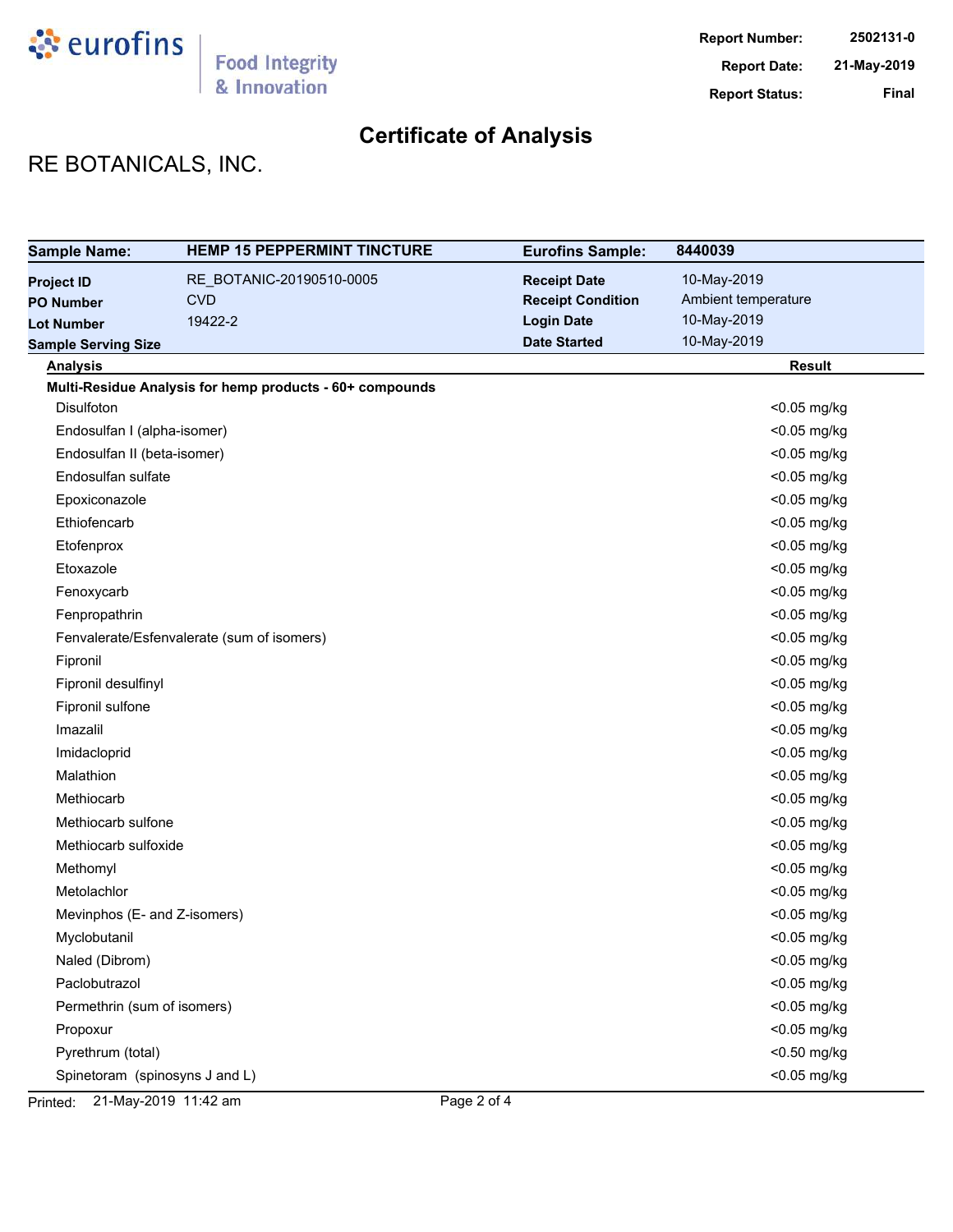

## RE BOTANICALS, INC.

| <b>Sample Name:</b>          | <b>HEMP 15 PEPPERMINT TINCTURE</b>                       | <b>Eurofins Sample:</b>  | 8440039             |
|------------------------------|----------------------------------------------------------|--------------------------|---------------------|
| <b>Project ID</b>            | RE BOTANIC-20190510-0005                                 | <b>Receipt Date</b>      | 10-May-2019         |
| <b>PO Number</b>             | <b>CVD</b>                                               | <b>Receipt Condition</b> | Ambient temperature |
| <b>Lot Number</b>            | 19422-2                                                  | <b>Login Date</b>        | 10-May-2019         |
| <b>Sample Serving Size</b>   |                                                          | <b>Date Started</b>      | 10-May-2019         |
| <b>Analysis</b>              |                                                          |                          | <b>Result</b>       |
|                              | Multi-Residue Analysis for hemp products - 60+ compounds |                          |                     |
| Spinosad (spinosyns A and D) |                                                          |                          | $<$ 0.05 mg/kg      |
| Spirodiclofen                |                                                          |                          | <0.05 mg/kg         |
| Spiromesifen                 |                                                          |                          | <0.05 mg/kg         |
| Spiromesifen enol            |                                                          |                          | non-analyzable      |
| Spirotetramat                |                                                          |                          | $<$ 0.05 mg/kg      |
|                              | Spiroxamine (2 diastereoisomers)                         |                          | <0.05 mg/kg         |
| Tebuconazole                 |                                                          |                          | $<$ 0.05 mg/kg      |
| Thiabendazole                |                                                          |                          | <0.05 mg/kg         |
| Thiabendazole-5-hydroxy-     |                                                          |                          | $<$ 0.05 mg/kg      |
| Thiacloprid                  |                                                          |                          | $<$ 0.05 mg/kg      |
| Trifloxystrobin              |                                                          |                          | $<$ 0.05 mg/kg      |

### **Method References Testing Location**

#### **Metals Analysis by ICP-MS (ICP\_MS\_B\_S) Food Integrity Innovation-Boulder**

### Methods for the Determination of Metals in Environmental Standards - Supplement 1, EPA-600/R-94-111, May 1994.

"Determination of Metals and Trace Elements in Water and Wastes by Inductively Coupled Plasma-Mass Spectrometry", USEPA Method 200.8, Revision 5.1, EMMC Version.

#### Multi-Residue Analysis for hemp products - 60+ compounds (PEST\_HEMP) **Food Integ. Innovation-Greenfield**

*Official Methods of Analysis*, *AOAC Official Method 2007.01*, Pesticide Residues in Foods by Acetonitrile Extraction and Partitioning with Magnesium Sulfate, AOAC INTERNATIONAL (modified).

*CEN Standard Method EN 15662*: Food of plant origin - Determination of pesticide residues using GC-MS and/or LC-MS/

MS following acetonitrile extraction/partitioning and clean-up by dispersive SPE - QuEChERS method.

List of the tested pesticides and their limits of quantification (LOQs) are available upon request.